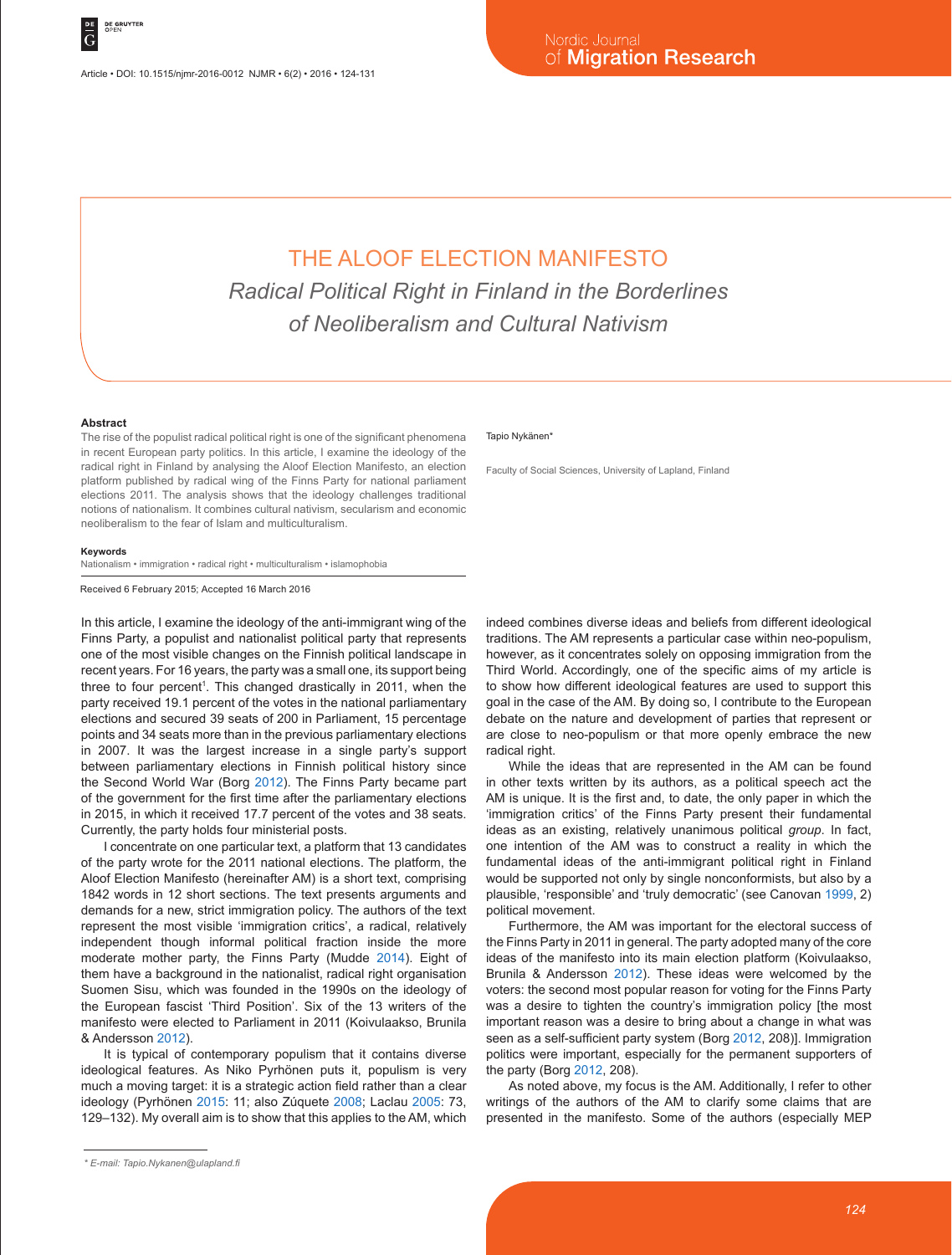Jussi Halla-Aho, Finnish MP Olli Immonen and former Finnish MP James Hirvisaari) have been very active in social media both before and after the release of the AM. I use texts that they have written in that context as secondary sources.

In order to show what kind of (partly implicit) political categories authors of the AM construct, I make use of discourse analysis. By *discourse* I refer to a structure of cultural and social rules that shape the possibilities for understanding and action (Ó Tuathail & Agnew 1992: 90; Foucault 2007). Discourses reflect and construct the power relations between actors and ideas. Often discursive power is not explicit or openly visible. It exerts its influence through categorising, normalisation and self-control (Ó Tuathail & Agnew 1992: 90; Foucault 2009: 5; Foucault 1980: 272).

Furthermore, like Finnish scholar Sami Moisio, I draw a distinction between *rhetoric* and discourse when studying political speech. While discourse is a broad structure of understanding, rhetoric is intentional action designed to achieve certain goals that often run contrary to the goals of one's political enemy (Moisio 2003, 69). Rhetoric does not have limitless possibilities: it is directed and limited by discursive obstacles and frames. Nevertheless, skilful rhetoric can affect discourses, transform them and slowly even create them. A discursive change is always a significant conceptual change that signals transformations in power relations.

The AM was a rhetorical operation in the longer term reshaping of discourses about immigration, Islam, the Finnish nation and the welfare state (see Puuronen 2014; Pyrhönen 2015; Koivulaakso, Brunila & Andersson 2012). In what follows, I will analyse the text in more detail and determine *what kind* of political move it actually was. I ask, what kinds of ideological discourses are the AM related to and what kinds did it further construct?

Finnish anti-immigration politics has been examined in several empirical studies (see e.g. Horsti & Nikunen 2013; Keskinen 2013; Mäkinen 2013; Pyrhönen 2014, 2015). The approach taken in the present article perhaps comes closest to that used by Pyrhönen, who made a detailed study of 'welfare nationalism' in the antiimmigration politics of Finland. I will further the discussion about the role of different ideological perspectives that seem to be present in established anti-immigration politics as they appear in the AM.

### **Ideologies of the populist radical right**

The rise of the European Populist Radical Right (PRR) parties and ideologies has been the topic of several comprehensive articles and books (see e.g. Tebble, A.J. 2006; Kestilä 2006; Joppke, C. 2007; Mudde 2007; Zúquete 2008; Art 2007; Zaslove 2009; Bornschier 2010; Triadafilopoulos, T. 2011; Paloheimo 2012; Koivulaakso, Brunila & Andersson 2012; Bale 2012; Jungar & Jupskås 2014; Pyrhönen 2015). My particular focus is the ideology of the 'immigration critics' in Finland. To this end, I use a theoretical framework based primarily on the ideas of two notable researchers who have contributed to the topic. The first is Dutch scholar Cas Mudde (2007: 2011), whose work has been influential and who is familiar to most of the scholars that work in the field. The second is Adam James Tebble (2008), whose notions of new wave nationalism offer a slightly different perspective. Mudde and Tebble focus on different parts of the new nationalism, or the new radical right, and thus complement each other.

According to Mudde, '[t]he key feature of the populist radical right ideology is nativism: an ideology, which holds that states should be inhabited exclusively by members of the native group ('the nation') and that non-native elements (persons and ideas) are fundamentally threatening to the nation-state's homogeneity' (Mudde 2010; 2007: 19). Historically, the idea of nativism is linked to the idea that holds 'that each nation should have its own state and, although this is often left implicit, each state should have its own, single nation' (Mudde 2010). Nationalism, however, does not require or automatically lead to nativism. Nativism is associated with certain ethnic groups, 'natives', whereas nationalism can be constructed without referring to ethnic groups. Nationalism can, for example, be associated with the more abstract value of national culture and 'values' such as freedom, equality and democracy, or even with a certain territory (Mudde 2010).

The second salient feature that figures in Mudde's definition of the PRR ideology is authoritarianism, the belief in a firmly ordered society that is based on national traditions and conservative values (Mudde 2007; 2010). Authoritarianism can refer to hostility towards the democratic system as such, but this is not necessarily the case. The radical right within a party system is mostly engaged with democratic rules and concentrates on specific political problems such as immigration or corruption of the 'old' parties. Authoritarianism often involves an emphasised trust in the strong rule of the state. As Laura Mackenzie states, '[w]ithin an authoritarian democracy, the rights of the people are protected by a strong, competent state upholding the law. Personal freedoms and liberties might be curtailed, but such is the price a nation must pay to protect its citizens' (Mackenzie 2013).

Unlike nativism, authoritarianism is not exclusive to the PRR ideology, but typical of several kinds of conservatism. Authoritarianism is important for both secular and religious thinking (Mudde 2010). In the case of the Finns Party, this point is important: the party has openly religious actors such as chairman Timo Soini, who is a Catholic and, for example, opposes same sex-marriage and is openly pro-Israel for religious reasons (see Soini 2.8.2014), while most of the radicals in the party openly espouses a secular and anti-religious (especially anti-Islamic) ideology. Authoritarianism can hence be seen as one of the core values that is shared widely in the Finns Party, by radicals and moderates alike.

The third feature in Mudde's definition is populism. In short, populism holds that society is divided into two homogeneous and antagonistic groups, 'the pure people' versus 'the corrupt elite' (Mudde 2010). According to populists, politics should be an expression of the 'general will' of the people, *populus* (Mudde 2004; Mudde 2007; Mackenzie 2013). 'The people' know what is best for them and if politics follows the will of the people, the world will be a better place. Institutional constraints such as protection of minorities, are undemocratic and should be rejected (Mudde 2010). Populist language often has features that come close to religious speech: the people are presented as a homogenous moral entity and the purpose of democracy is to bring a 'secular redemption', a better world (Canovan 1999). Here, one sees similarities with the most extreme 'political religions' such as totalitarianism (see Burleigh 2001). However, populist parties are mostly engaged with the rules of the democratic system and do not pursue rule over the whole society or state.

The analysis of Adam James Tebble is not focussed solely on the new radical right, but also on the phenomenon he calls 'new wave nationalism', even though many of Tebble's examples refer to the statements of European PRR parties and politicians (Tebble 2006). According to Tebble, there are two notions of nationalism that are usually present in (academic) discussions. The first is a nationalism that seeks to defend either 'social democratic or some other set of values' (Tebble 2006, 464). The second 'is more conservative in its outlook and sees national identity as a good in itself and one that is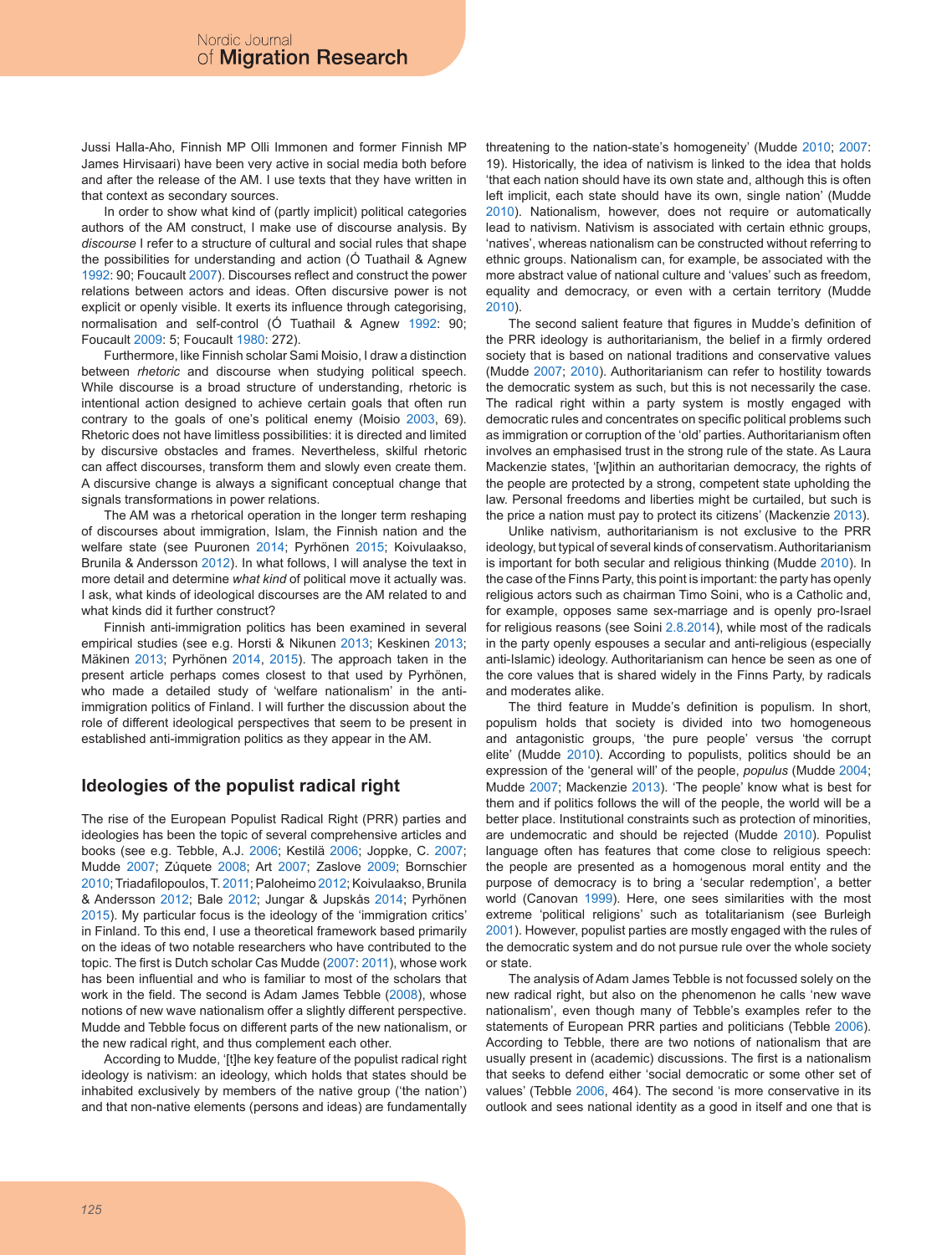in need of preserving regardless of the kind of political culture that the national identity underpins' (Tebble 2006, 464).

A third nationalist perspective differs from the traditional liberal and conservative understandings (Tebble 2006, 465). In Tebble's view, this 'new wave' nationalism is more in tune with contemporary nationalist sentiment than the two traditional ones and thus plays a much more significant role in shaping the political reality. According to Tebble, 'new wave nationalism appeals to progressive values yet also contains conservative aspects that claim that those values are constitutive of our identities and, as such, are non-negotiable' (Tebble 2006, 464). These fundamental values include, for example, (secular) democracy, freedom of choice and equality of individuals. New wave nationalism typically promotes assimilation of immigrants and opposes multiculturalism (which it sees as a 'new racism' that threatens the democracy and rights of the majorities) and differencebased politics. What is peculiar to new wave nationalism is that it often employs the cultural and political language of the political left and uses it for its own purposes. As Tebble puts it, '[w]hat is particularly noteworthy about new wave nationalism is that not only can culture be invoked by the right, but that right-wing cultural policies can be justified in terms of arguments normally considered the preserve of the left' (Tebble 2006, 482). In other words, new wave nationalism appeals to notions such as democracy, equity and cultural survival in its critiques of both multiculturalism and immigration (Tebble 2006, 482).

One of the most important aspects of new wave nationalism is its open claim that for democracy one actually needs occasional policies of exclusion 'with respect to immigrants whose cultural backgrounds are deemed incompatible with, or even hostile towards, those of the host community' (Tebble 2006, 484). Liberal democratic values such as individual freedom of choice and the equality of all citizens are so important that one should not tolerate religious or cultural practices that threaten them in any way. Furthermore, one should protect the Western national cultures in order to ensure their survival.

## **The Aloof Election Manifesto: Introduction**

As the name indicates, the *Aloof Election Manifesto* is a political manifesto designed to promote a certain ideology and practical political choices based on it. As such, the text constructs a world where there are clear, recognised opponents. It begins with a definition of the first of these, the 'old parties'. The authors admit that in addition to the Finns Party, the 'old parties' have recently accepted the 'fact' that there are problems in Finnish immigration policy. However, according to the manifesto, these very same parties denied the existence of any problems for two decades; instead, they 'praised' immigration without any criticism (AM, section 1). This rhetorical move portrays other Finnish parties in an unreliable light: Why should anybody trust them if they are, in fact, responsible for a long-term immigration policy that is the cause of the problems that Finland is currently facing? This statement is typical of neopopulist language, insinuating that established power is corrupt and untrustworthy and that only populist politicians hold the truth or are genuinely democratic (Canovan 1999).

The authors of the AM define their enemies as other parties and 'bad' immigration policy. They do not, however, mention *immigrants* as their enemies. In other contexts, the authors emphasise that they oppose Finland's immigration policy and, especially the effect of Islam on Finland, not immigrants as individuals (Jussi Halla-aho 9.10.2008). This is a formula consistent with the manifesto in general.

The authors emphasise the rights of individuals and state explicitly that (religious) *groups* should not have such rights. Yet, they value the rights of Western society, a position that I will analyse more later on.

The writers separate themselves from their enemies, especially other parties, in another respect that focusses on the content of the immigration policy. They point out that while the old parties no longer deny that there are problems in immigration policy and multiculturalism, the parties still believe that these problems can be solved through the social integration of immigrants. The authors of the manifesto disagree. They believe that the main problem is ('humanitarian') immigration (from the Third World) itself. In their view, problems related to immigration cannot be solved by investing money in social integration. They argue that if this were possible, then the problems should have been solved already. Moreover, the authors question how Finland could succeed in something that all other Western European countries have failed to accomplish (AM, section 1).

The authors admit that it is possible to control the negative effects of immigration through 'financial investments', but assert that is not a legitimate solution since it leads to the 'unequal treatment' of demographic groups (AM, section 1). This is a very typical populist demand: democracy should signify the fulfilment of the will of the majority, whose 'common sense' is able to make the world better (Mudde 2010; Mackenzie 2013). Minorities are allowed to practice their customs and beliefs, but they should not be supported in doing so.

The introduction of the manifesto is short, but presents many core ideas of the radicals of the Finns Party. The text makes at least three fundamental claims: (1) Immigration, especially from the Third World, is a problem rather than opportunity. This implies that there must be something problematic with either the culture or nature of the immigrants themselves and, at the same time, that there is something positive in the culture of the natives. (2) Equality should not mean positive discrimination in favour of minorities; such 'unequal treatment' of demographic groups would be both unjust and dangerous. As the manifesto later clarifies, the only exception is the Finnish *majority*; it has every right to maintain its institutions and practices (see also Pyrhönen 2015, 9). (3) In light of the first two claims, the manifesto goes on to assert that (3) the dominating status of the majority and existing Finnish culture should not be disrupted or undermined in any way.

### **Against Multiculturalism**

After the short introduction, the AM concentrates on the problems of multiculturalism and puts forward more detailed demands for the immigration policy. The title of the second section is 'Repudiating Multiculturalism'. In the beginning, the authors demand that

Finland needs to give up the recent multiculturalist state-ideology, which is copied from Western Europe, especially Sweden, and praises and supports disparity. (AM, section 2; all translations by T.N.)

According to the authors, the state should guarantee everybody the freedom to maintain their own culture, language, identity and religious conviction, but it should not be the 'financier' of minority identities. Satisfaction of the religious and cultural needs of immigrants is not amongst the core functions of the Finnish state, which is 'financed by taxpayers' (AM, section 2).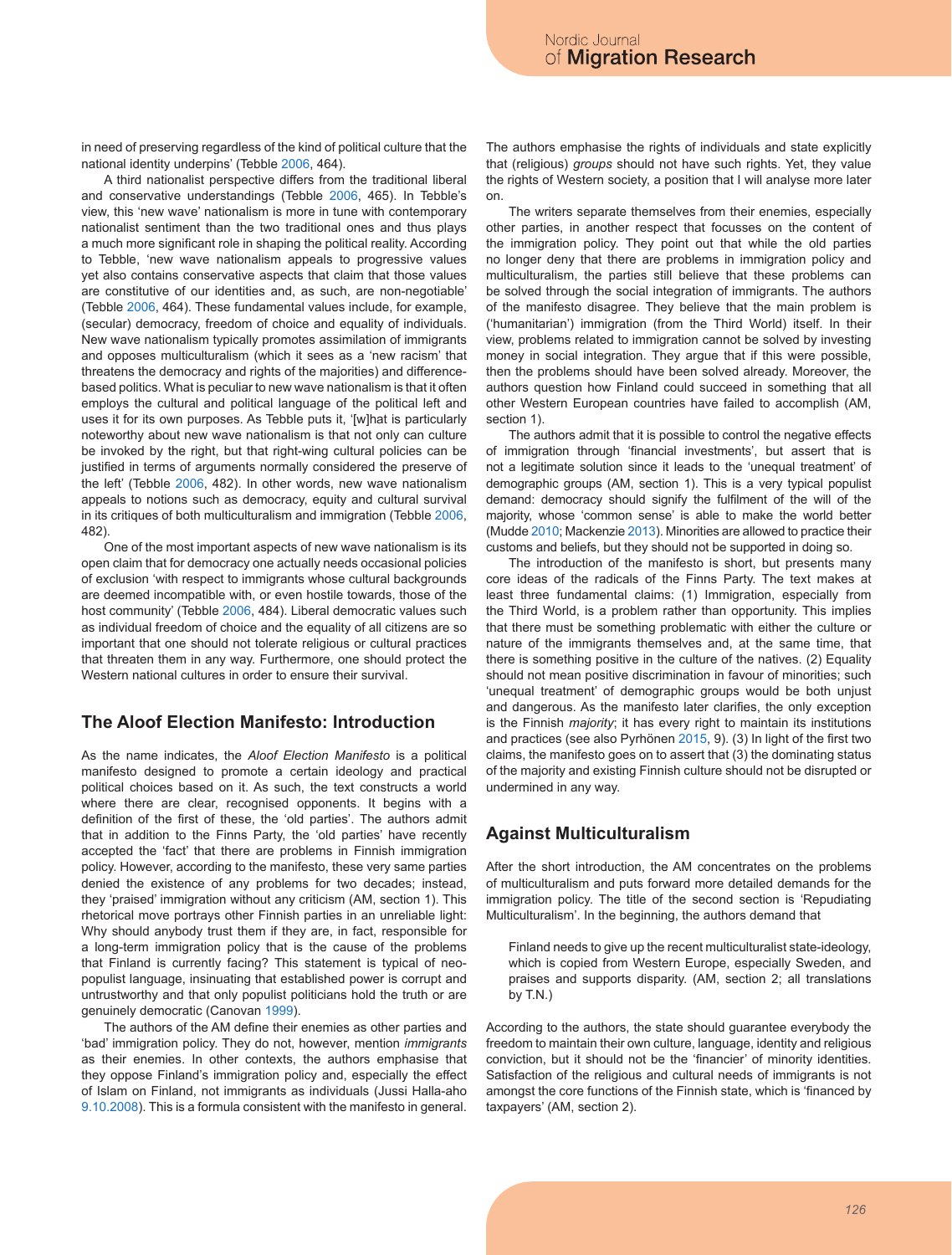The authors go on to claim that to opting out of multiculturalism means that Finland should not tolerate violations of the individual rights of the immigrants. 'Rights of the group' are no excuses to mistreat women and children. The 'ritual mutilation' of genitals should be unequivocally prohibited by law, and society needs to fight against a lifestyle whereby migrant women stay home instead of being active in the labour market. Forced marriages and polygamy should be fought with determination, and individual freedom of religion should be guaranteed for minorities as well as for others (AM, section 2).

The authors continue by demanding that no new minority languages should be taught in Finnish schools. Rather, all immigrants need to learn Finnish and the financial support they receive from the state should be based on their success in language studies. In general, immigrant groups need to acculturate to Finnish public life, administration practices and working life. It is very important that they not benefit from any forms of positive discrimination. On this point, the authors claim:

Finland should be an equal society, where equality means equality of opportunity, not equality of outcomes. It is not equality if everyone reaches the finish line at the same time, but rather if everyone can start from the same line, at the same time. No kinds of ethnic quotas or positive discrimination should be allowed, for example, in recruiting public employees. (AM, section 2)

This section is very important and illuminating for the manifesto as a whole and the ideology of its authors. Many other sections in the text contain detailed lists of political actions that support the demands put forward here. They also contain some unique demands and premises - which I analyse below - but the core ideas of the manifesto are already presented by this point.

First, multiculturalism is truly an enemy to the authors of the manifesto; in fact, opposition to it can be considered the fourth (4) principal claim of the manifesto. The authors do not see any significant varieties or positive possibilities within multiculturalism; it is simply an unfair ideology that leads to unwanted outcomes. Some of these consequences are described in the manifesto. Multiculturalism is associated with unequal treatment of immigrant women and violations of several individual rights. Moreover, multiculturalism is too expensive for Finnish society as public services already have scanty resources.

The authors of the manifesto have clarified their opposition to multiculturalism elsewhere. Jussi Halla-aho, Olli Immonen and James Hirvisaari have claimed that multiculturalism leads to societal problems such as crime (especially rape) and eventually to serious conflicts between ethnic groups (Jussi Halla-aho 6.5.2008; James Hirvisaari 19.1.2010; Olli Immonen 28.10.2013). Furthermore, multiculturalism leads to an unwanted cultural and religious transformation: Christianity, in its true form, is being lost; it is transforming into Chrislam, a syncretic religion that combines features of Christianity and Islam (Olli Immonen 9.1.2014). Ultimately, through demographic transition, multicultural politics will transform Western secular and Christian societies into Islamic societies where Sharia law is the legal norm (Olli Immonen 28.10.2013).

One should note that Islam is mentioned explicitly in the AM only once (according the authors, Muslim doctors and nurses should not be allowed to refuse to treat the opposite sex). Additionally, citizens of Somalia, Iraq and Afghanistan - all typical representatives of the 'Islamic countries' in Finnish political parlance - are mentioned as examples of those who can use family reunification in a way that the authors regard as problematic. It seems that authors do not want to represent themselves solely as adversaries of a particular

religious group, but as advocates of individual rights and freedom. However this may be, there is no doubt that, for the authors, the principal problem associated with multiculturalism is indeed the Muslim immigration: they make this extremely clear in several texts and public speeches both before and after release of the AM (see Pyrhönen 2015; Koivulaakso, Brunila & Andersson 2012, Jussi Halla-aho: Scripta).

Second, forced marriages, polygamy and ritual mutilation are represented as something that we *can expect* from immigrants. The authors do not specify the particular national, religious or ethnic groups. Violations of physical and mental integrity are simply things that belong to immigrants' culture. This explains to some extent at least *why* the authors of the AM view foreign (non-Western) cultures as problematic. Immigrants seem to embody a figure of primitive humans with primitive practices.

Third, the second section further clarifies the discourse, which maintains that rights and responsibilities belong to individuals, not to ethnic or religious groups. The only group that has specific rights is the Finnish majority, which is represented as a homogeneous group of 'taxpayers'. In the second last section - which demands that Finland should stop paying annual development aid financed by taxes - the image of the faceless taxpayer is slightly clarified. Finns are 'client-owners' of the Finnish state, a metaphor that identifies the state with a co-operative shop or corporation (Perelman 1996: 135– 137). A state should operate (primarily or exclusively) for its 'owners'' benefit and according to the authors, aid for developing countries does not serve this purpose. Here, the section highlights at least two interesting features: First, paying taxes is something that has a great positive value and second, the state can reasonably be compared to a trusteeship or corporation.

The rest of the AM, before the conclusion, contains more detailed demands regarding how Finnish immigration policy should be practiced in the future. I will present the rest of the sections briefly and analyse some of the themes, which further illuminate the discourses constructed in the text.

The manifesto continues by demanding drastic changes in Finnish policy and practices pertaining to asylum seekers. The text creates a discourse in which asylum seekers have - almost without exception - no legitimate reason to apply for asylum:

An extremely small proportion of the asylum seekers who arrive in Finland will be granted asylum. This is because an extremely small proportion are refugees as described in international conventions, whose protection Finland is legally bound. Most of the asylum seekers are on the move because of financial reasons or the general circumstances in their country of origin. (AM, section 3)

This so-called 'social migration' (AM, section 12) is very problematic in the eyes of the authors. It is 'very expensive' and it creates ghettos and social tensions. The authors do not mention any potential general positive consequences such as long-term benefits to the economy. In their rhetoric, asylum seekers are simply a threat to our (the Finnish people's) welfare.

The authors go on to list actions that could reduce the attractiveness of Finland in the eyes of migrants. For example, the reuniting of family members should be linked to the residing immigrants' ability to take care of their family members themselves without social aid (AM, section 7). The number of refugees accepted into the country should be tied to the general financial development of the country (AM, section 4). Newcomers should be selected from 'national and religious' groups that have integrated well in Finland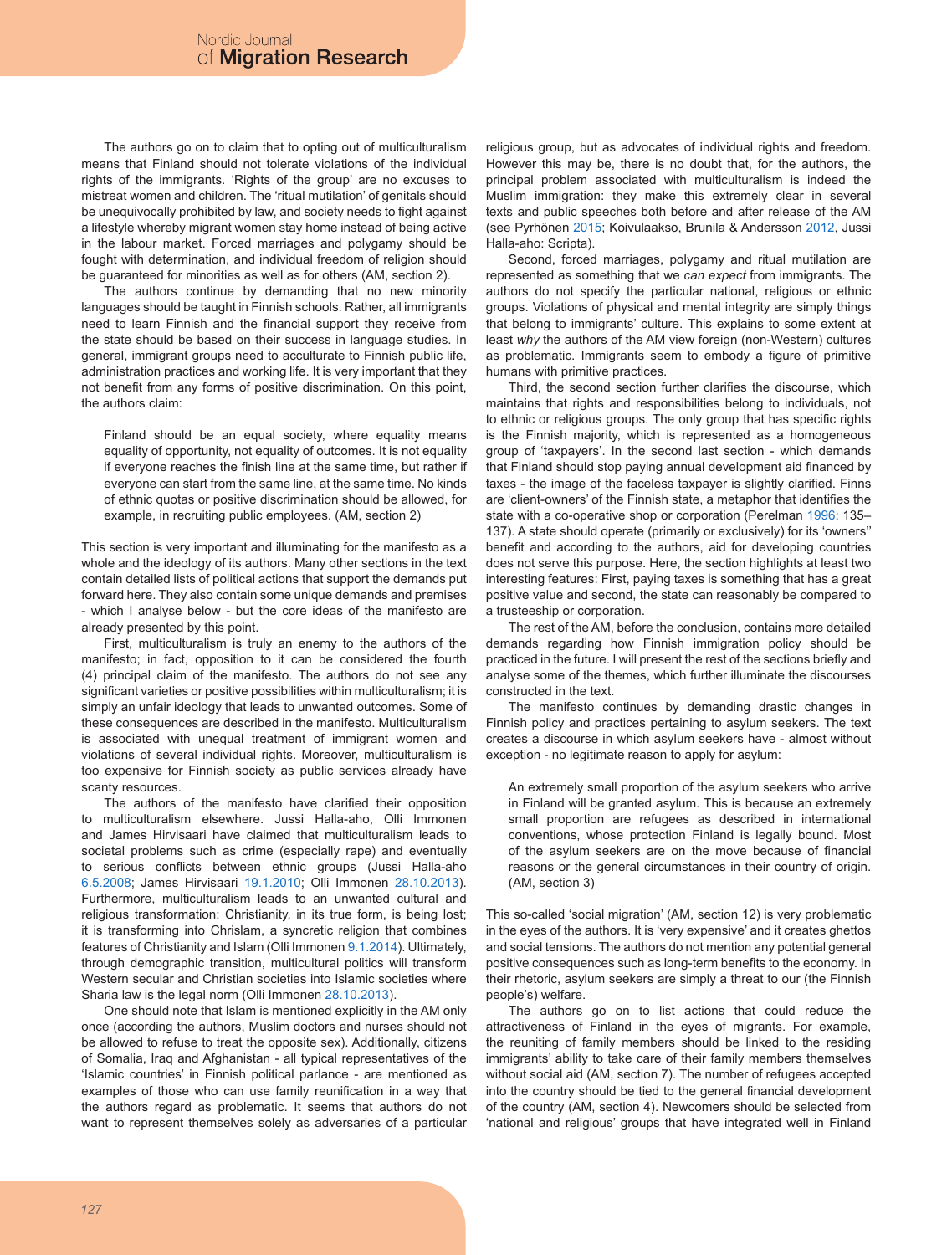before. The birth of ghettos in the cities should be prevented. Continuous troubles in European suburbs show what lies ahead for Finland if immigrants are allowed to form enclaves without any real connections to the rest of society (AM, section 5). Immigrants should be given accommodation where it is cheapest to arrange, which often is not in the cities.

There should be limits on the social aid available to immigrants: an acceptable maximum for receiving aid could be 1 year (AM, section 6). Another possibility is to give up social aid and replace it with a cheap loan. Immigrants who are guilty of serious crimes should be deported immediately (AM, section 8). If immigrants visit their home countries for a vacation or if they take part in war, they should also be deported. If newcomers lie to Finnish officials, they should be deported as well. Citizenship is a reward that should only be given to those who have earned it (AM, section 9). In a nutshell, to get Finnish citizenship, an immigrant should have to learn Finnish, not be dependent on social aid and not have a serious crime history. Citizenship should first be conditional and it could be revocable if the requirements are no longer fulfilled. The 'real costs' of immigration should be evaluated by a special truth commission (AM, section 10). Moreover, Finland should discontinue its current aid to developing countries (AM, section 11). If any such aid is given, it should be collected voluntarily from citizens. The authors maintain that Finland should not be a 'global ethical actor':

In our view, Finland as a state should not present itself as a global ethical actor. The State of Finland is primarily a trusteeship to serve its client-owners, the citizens who pay taxes. One of its core functions is to guarantee the conditions for the welfare of Finns. (AM, section 11)

In the concluding section, the authors reiterate that Finland has neither the money nor responsibility to act as a global 'social services office' (AM, section 12). The government should be strict with immigration that has negative effects on Finnish society, while, at the same time, Finland should be open to immigration that has neutral or positive effects on society. Immigrants who integrate themselves and earn their living are welcome in the country. Finally, the authors claim that 'ordinary immigrants' value the same things that 'ordinary Finns' do: moderate taxes, good education, a peaceful society and everyday safety (AM, section 12). 'Bad immigration' chips away the foundation of these values. The more open-handedly Finland treats 'social immigrants', the less it can compete for 'good and skilful' immigrants. This short section is very important for my research questions in that it sums up the rest of the key claims of the manifesto: (5) Finland is not a 'global ethical actor' or a 'social services office', but rather an economic mechanism that should benefit its 'owners', that is, taxpayers. (6) The biggest problem is the 'social immigration' that brings immigrants to Finland who are opposite to or the antithesis of 'good and skilful' immigrants who contribute positively to society. In this discourse, asylum seekers clearly pose a threat to Finnish welfare; they are not represented as people who need help or are on the move with legitimate motives, but as people who come just to get free benefits.

### **The discourses of nation, individual and money**

Next, I will take a look at how well the ideology that is present in the AM fits in with Mudde's and Pebbles' general categories and definitions. I first sketch the discourses that seem to form the foundation of the ideology espoused by the authors of the *Aloof Election Manifesto*. I have reconstructed the discourses based on the claims enumerated above and in the blog entries and other texts of the manifesto's authors.

I describe the discourses through their core claims. Discourses are, by definition, more general ways of understanding, which means that it is not possible to describe them exhaustively in one or two sentences. However, discourses do consist of non-negotiable and fundamental principles that limit the rhetoric inside the discourse.

- a) Discourse of national values. Cultures and nation-states, especially European ones, are valuable as such and need to be protected.
- b) Discourse of evil Islam. Islam is one, fundamentally problematic culture. There is no meaningful heterogeneity inside Islam.
- c) Discourse of rights as an individual property. Rights are something that are associated with the individual. Hence, religious or ethnic communities are not subjects with rights, only individuals are. Individuals are equal.
- d) Discourse of national self-determination. The community of the Finnish majority, white, 'original' Finns, has the right to choose whom it accepts to join itself; accordingly, some (political) communities have legitimate rights while others do not.
- e) Discourse of national economic selfishness as a reasonable action. The state is a corporation or trusteeship of its owners, that is, its citizens who pay taxes, and it has no duty to help citizens of other states. Citizenship itself should be a reward: until they show that they are worthy, immigrants should be no more than modern metics with limited political rights.
- f) Discourse of good and bad immigrants. In the world, there are 'good' people and their antitheses. Finland should pick those who are 'good' and 'ordinary' instead of others. Asylum seekers are not good.
- g) Discourse of political unreliability. The old parties (old power) are not trustworthy: they have not even revealed the real costs of immigration.

According to Cas Mudde, the ideology of the new radical right is typically nativist, populist and authoritarian. How well does the AM fit in here? The manifesto seems to best fulfil Mudde's first and most important definition. There is a clear tone of ethno-nationalism in which Finnish and Western culture, in general, is superior compared to the cultures of immigrants. Cultural relativism is not acceptable or justified.

The second definition is also fulfilled. The style of the text is populist in that it is meant to appeal to ordinary Finnish people. The old parties are not trustworthy; what they say is just political rhetoric. However, the populist tone in the AM is not as dominating as it is, for example, in the speeches of the Finns Party Chairman, Timo Soini, who, by his own definition, is first and foremost a populist (Soini 4.6.2010). Maybe populism per se is not the most important issue for the authors of the AM: It seems to be more like a tool to achieve nativist political goals.

The authoritarianism in the AM seems to be of the kind that Laura Mackenzie (2013) calls 'democratic authoritarianism'. This refers to the idea that the rules defined in democratic process are superior to other kinds of rules, especially religious ones in this case. In contrast, the authors of the AM emphasise the freedom of the individual. It seems that the ideology of the anti-immigrant wing in the Finns Party is only partially authoritarian; it also has a strong (neo)liberal emphasis, which makes it more complex.

The last point is, I believe, very important. According to Tebble, one of the most characteristic features of new wave nationalism is its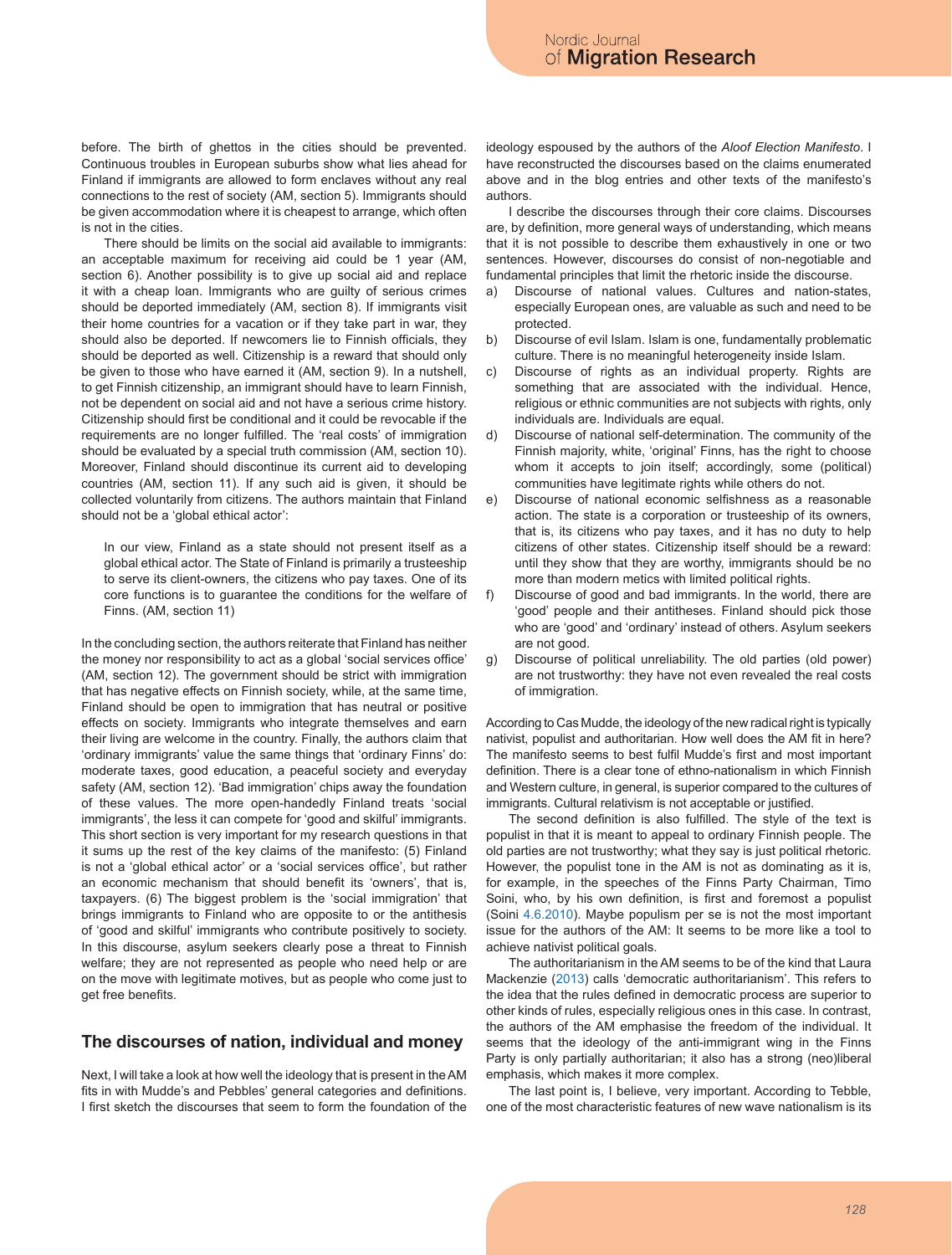ability to surprise and challenge the old categories of political Right and Left. New wave nationalism has conservative and exclusive elements, but it also values the rights of the individual in liberal terms (see also Triadafilopoulos 2011). This feature is clearly visible in the AM, which repeatedly emphasises that the rights of individuals should not be violated regardless of what the religious or communal reasons are.

The AM clearly represents new wave nationalism in other respects as well. It opposes multiculturalism in the name of individual equality and promotes national assimilation. It also constantly emphasises that the rights of the majorities - the Finnish majority - should be protected. Interestingly, the text mentions democracy explicitly only once - the authors demand that financial support for developing countries must be tied to their achievements in promoting democracy (AM, section 11).

There are features in the paper that neither Mudde nor Tebble really focus on (even though both are well aware of them). The first is the evil nature of Islam. Even though Islam is mentioned explicitly only once, the most problematic immigration is clearly seen as coming from Islamic countries. This notion is amplified in the other texts written by the authors. In their blog entries, the opposition to multiculturalism seems to be based primarily on the idea that it actually only promotes the cause of Islam. Islam here could be seen merely as an example of the non-democratic ideology that new wave nationalism opposes. However, it is also possible to see Islam and non-democratic ideology as synonymous, as no other examples of such an ideology are mentioned.

Another important point is that the AM speaks a great deal about economic matters. Actually, the consequences of multiculturalism and immigration are *most often* portrayed in economic terms. For instance, 'social immigration' (AM, section 12) is considered an abuse of the Finnish welfare system and is seen as an enormous problem. According to the manifesto, Finland does not need immigrants who are looking only for economic benefits; instead, the country should aim to attract 'good' immigrants who will benefit it. In addition, the AM expresses clear welfare chauvinism: The state is owned by its citizens and it should economically benefit them only, not others (see Pyrhönen 2013; 2015). Immigrants need to prove themselves worthy of social aid by acculturating into Finnish society. Even the unreliability of the old parties is described in economic terms: there is a need for a truth commission tasked with investigating the real costs of immigration, which implies that those in power have not revealed this figure to the people.

# **Conclusion**

Reading and analysing the AM in light of the theories by Cas Mudde and Adam James Tebble reinforces the impression that the ideologies represented by PRR parties are not straightforward. First, the nationalism the AM represents is indeed different than more traditional - liberal/social-democrat and conservative - notions of nationalism. It promotes the discourses of a liberal individualism and an extensive Western nation-state. At the same time, it has 'democratic authoritarian' features and is ready to exclude practices and groups that it feels are threats to the traditional Finnish lifestyle. In addition, it has a clear enemy in the religion of Islam and Islamic culture, which it portrays as a fundamentally homogenous and problematic totality. Importantly, the authors of the AM seem to understand religion solely as an individual choice. This means that communal dimensions of religion are not recognised as meaningful in

a positive sense, no matter how essential they may be for members of the religious communities (see Bhargava 2010).

The significance of economic matters for PRR ideologies remains an interesting and partly unclear question in light of the AM. It has been claimed that contemporary far right parties emphasise socio-cultural issues and are involved mostly in identity politics. Economic issues are secondary for both the parties and their voters (Mudde 2014). In times of economic crisis, far right parties have little to offer and their voters will either not vote or will look for a party with more plausible economic competence (Mudde 2014). However, the AM clearly emphasises economic considerations. Discourse that separates good immigrants from bad immigrants is strongly connected to the economic matters, as is the discourse that emphasises Finland's right to be selfish and use tax money solely to benefit its 'owners'. The unreliability of old parties is portrayed in economic terms. How should this be understood?

One way to approach the problem is to take a look at the political context of the AM, the Euro crisis. In Finland, the crisis harmed exports, created unemployment and affected the general atmosphere amongst voters. As the discussion surrounding the elections in 2011 in Finland clearly showed, for many, it was very difficult to understand why Finland should support Greece when its own economy had serious problems. Even more importantly, Greeks and other 'southerners' were often portrayed as 'lazy' in contrast to hard-working and reliable Finns. This discourse created a fertile ground for the claims presented in the AM: immigrants from the south are mostly after 'our money'.

Previous research shows that especially this kind of economic rationale has been important to the Finnish anti-immigrant movement at the grass-roots level (Mäkinen 2013). In the internet discussions that Katariina Mäkinen analyses, the value of immigrants was measured especially in light of their ability to bring added value to the Finnish economy (Mäkinen 2013). Similarly, Niko Pyrhönen's research shows that an economic rationale has been at the very heart of anti-immigration discussions in Finland, the sentiment being 'The welfare belongs to *us,* and immigrants pose a fundamental threat to that welfare' (Pyrhönen 2013; 2015).

Hence, while it is possible that people seek options with more plausible economic competence in times of economic crisis that are *harmful enough*, it is at least as obvious that representatives of new wave nationalism employ economic talk for their political purposes. Possible economic harm is a concrete pivot in the wider discourse where bad people are coming to take what belongs to us (see also Skey 2010; 2012).

Another slightly different example of the complicated relationship of economic matters and new wave nationalism can be found in the AM. If the state is reduced to a trusteeship or a corporation, its value should logically be estimated at least primarily in economic rather than political terms. The state works well if it creates material wealth for its 'owners'. This, in turn, indicates that the state is not founded on things such as power, identities or feelings, but on cold, calculating rationality. In other words, the state becomes depoliticised.

However, at the same time, 'natural differences' between nations and cultures, 'ethnopluralism' and ethno-nationalism, have been things that advocates of the new wave nationalism - including the authors of the AM - have systematically praised, in particular (Koivulaakso, Brunila & Andersson 2012: 50; Mudde 2007: 19; Pyrhönen 2015, 1; see also Suomen Sisu: Periaatteet). According to this discourse, all nations are natural, 'organic' and unique entities and, as such, worth protecting. In other words, relatively homogeneous nations, and maybe also the nation-states based on them, have a metaphysical value per se.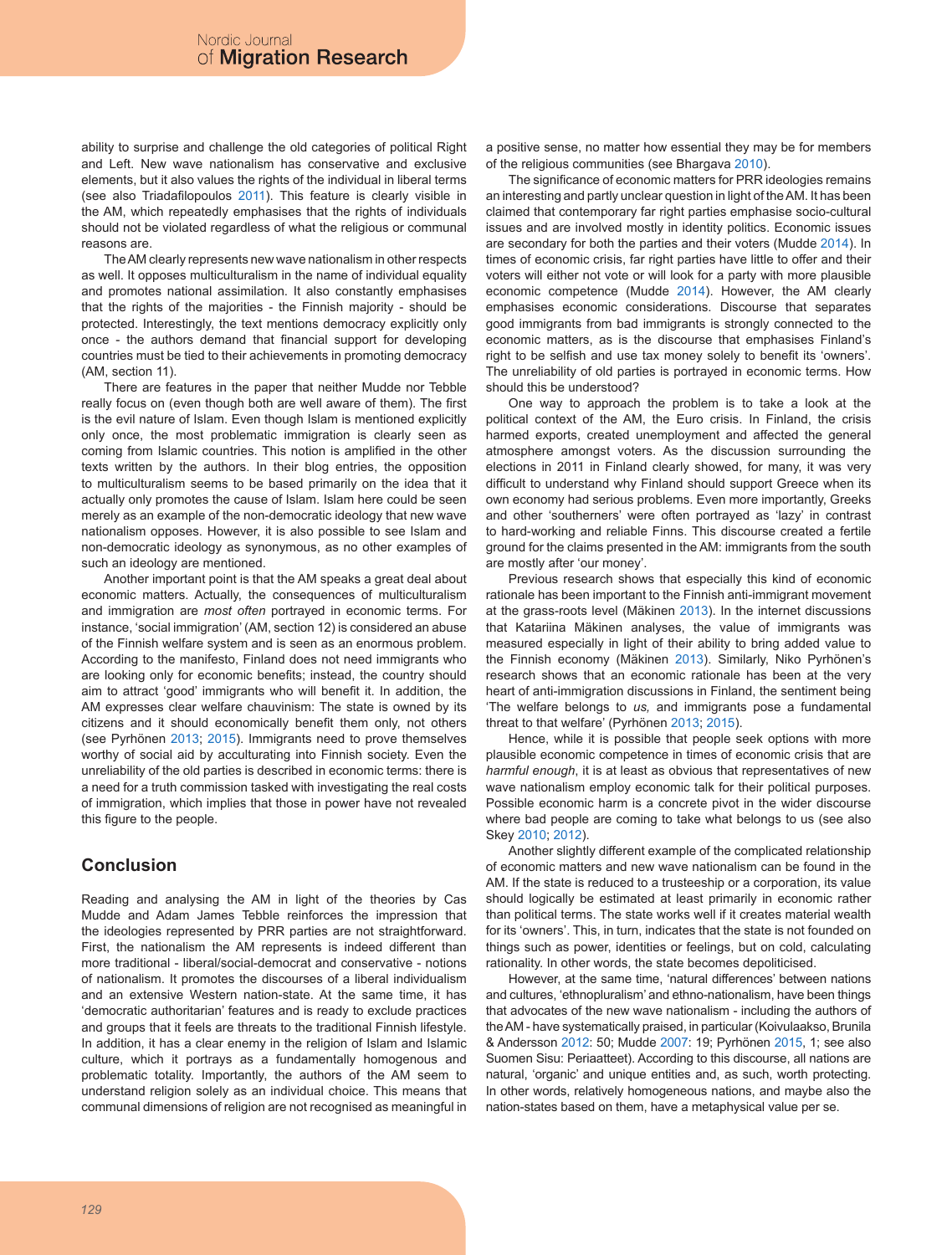When one combines the cold rationality of the AM with these religious-like beliefs in national homogeneity and cultural superiority, the ideology starts to become reminiscent of traditional, conservative nationalism (see Tebble 2006). Such a combination of stone-cold rationality and religious-like sentiment is perhaps even more familiar from twentieth century totalitarianism (see Burleigh 2011; Arendt 1963; 2013). However, it would be going too far to claim that new wave nationalism is simply an ideological descendant of totalitarianism. As Tebble and McKenzie point out, and the AM shows, new nationalism is not usually even openly authoritarian in a traditional sense. On the contrary, politicians from the new radical right often represent themselves as advocates of democracy (what 'democracy' in this discourse means is, of course, another question). However, this may be, it is clear that new wave nationalism is indeed a mixture of multiple ideological features and discourses. It is a combination of traditional nationalist sentiment and neoliberal individualism $^2$ , modern secularism, fear or suspicions of Islam and chauvinism that defends the (Nordic) welfare state. This indicates, in turn, that new wave nationalism has many alternative directions to follow in the future. This means that in the future, we need research on international politics, but perhaps even more research on local political and social developments to see how the discourses develop.

#### **References**

Arendt, H 2013, *Totalitarismin synty,* Vastapaino, Tampere.

- Arendt, H 1963, *Eichmann in Jerusalem,* Penguin Books, New York.
- Art, D 2007, *Inside the Radical Right: The Development of Antiimmigrant Parties in Western Europe,* Cambridge University Press, Cambridge.
- Arter, D 2013, 'How the True Finns won a seat in Etelä-Savo in April 2011 - and why it is important to know', *Politiikka*, vol 55, no 4, pp. 207-222.
- Bhargava, R 2010, *What is Political Theory and Why Do We Need It*, Oxford University Press, New Delhi.
- Bale, T 2012, 'Supplying the Insatiable Demand: Europe's Populist Radical Right', *Government and Opposition,* vol 47, no 2, pp. 256-274, DOI: 10.1111/j.1477-7053.2012.01362.x
- Borg, S 2012, *Muutosvaalit 2011*, Finnish Ministry of Justice. www.oikeusministerio.fi/fi/index/julkaisut/julkaisuarkis to/162012muutosvaalit2011/Files/OMSO\_16\_2012\_ Muutosvaalit\_2011\_352\_s.pdf. Accessed 3 September 2014.
- Bornschier, S 2010, *Cleavage politics and the Populist Right: The New Cultural Conflict in Western Europe*, Temple University Press, Philadelphia.
- Burleigh, M 2001, *The Third Reich: A New History*. Pan; New Ed edition.
- Burke, K 1945 / 1969, *A Grammar of Motives,* University of California Press.
- Calhoun, C 2007, *Nations Matter: Citizenship, Solidarity and the Cosmopolitan Dream*, London: Routledge.
- Canovan, M 1999, 'Trust the People! Populism and the Two Faces of Democracy', *Political Studies* vol 47, no 1, pp. 2-16, DOI: 10.1111/1467-9248.00184
- Foucault, M 1980, *Tarkkailla ja rangaista* (Discipline and punish), Helsinki, Otava.
- Foucault, M 2009, *Security, Territory, Population: Lectures at the Collège de France, 1977-78,* Houndmills, Basingstoke, Palgrave MacMillan.

**Tapio Nykänen** is a university lecturer in political science in the University of Lapland. His research interests consist of religion and politics, Laestadianism, multiculturalism, development of Arctic regions, indigenous politics and reindeer herding.

#### **Notes**

- 1. The predecessor of the Finns Party was the agrarian populist Finnish Rural Party, where influential Chairman of the Finns Party Timo Soini spent his political youth. The Finnish Rural Party was discontinued in 1995. Subsequently, its central actors founded the Finns Party (which until 2013 was known as the True Finns).
- See also Triadafilos Triadafilopoulos' concept "Schmittian liberalism" (Triadafilopoulos 2011).

- Joppke, C 2007, 'Beyond national models: Civic integration policies for immigrants in Western Europe', *West European Politics,* vol 30, no 1, pp. 1-22. DOI: 10.1080/01402380601019613
- Horsti, K & Nikunen K 2013, 'The Ethics of Hospitality in Changing Journalism: The Response to the Rise of the Anti-Immigrant Movement in Finnish Media Publicity', *European Journal of Cultural Studies,* vol 16, no 4, pp 489–504, DOI: 10.1177/1367549413491718
- Migri 2012: *Annual report on immigration*. http://www. migri.fi/download/46518\_46515\_Maahanmuuton\_ tilastokatsaus\_2012\_ENG\_web.pdf?685dec2c0f6ed188. Accessed 10 July 2014.
- Mäkinen, K 2013, 'Rajoja ja säröjä: Talous maahanmuuttovastaisessa keskustelussa', *Poliittinen talous* 1 / 2013. http://www. poliittinentalous.fi/ojs/index.php/poltal/article/view/2/2
- Ignazi, P. & Ysmal, C 1998, *The organization of political parties in southern Europe,* Conn: Praeger, Westport.
- Jungar, A-C. & Jupskås, A. R. 2014, 'Populist Radical Right Parties in the Nordic Region: A New and Distinct Party Family?', *Scandinavian Political Studies*, vol 37, no 3, pp. 215-238, DOI: 10.1111/1467-9477.12024
- Kestilä, E 2006, 'Is There Demand for Radical Right Populism in the Finnish Electorate?', *Scandinavian Political Studies*, vol 29, no 3, pp. 169-91, DOI: 10.1111/j.1467-9477.2006.00148.x
- Kestilä-Kekkonen, E & Söderlund, P 2014, 'Economic voting in Finland before and after an economic crisis', *Acta Politica,* vol 49, no 4, pp. 395-412, DOI: 10.1057/ap.2014.11
- Keskinen, S 2013, 'Antifeminism and white identity politics: Political antagonisms in radical right-wing populist and anti-immigration rhetoric in Finland', *Nordic Journal of Migration Research.* Vol 3, no 4, pp. 225–232, DOI: 10.2478/njmr-2013-0015
- Laclau, E 2005, *On Populist Reason*, London & New York: Verso.
- McKenzie, L, 2013, The Populist Radical Right Towards a New Definition. http://www2.le.ac.uk/research/festival/meet/2013/ socialscience/mackenzie/radical-right. Accessed 10 July 2014.